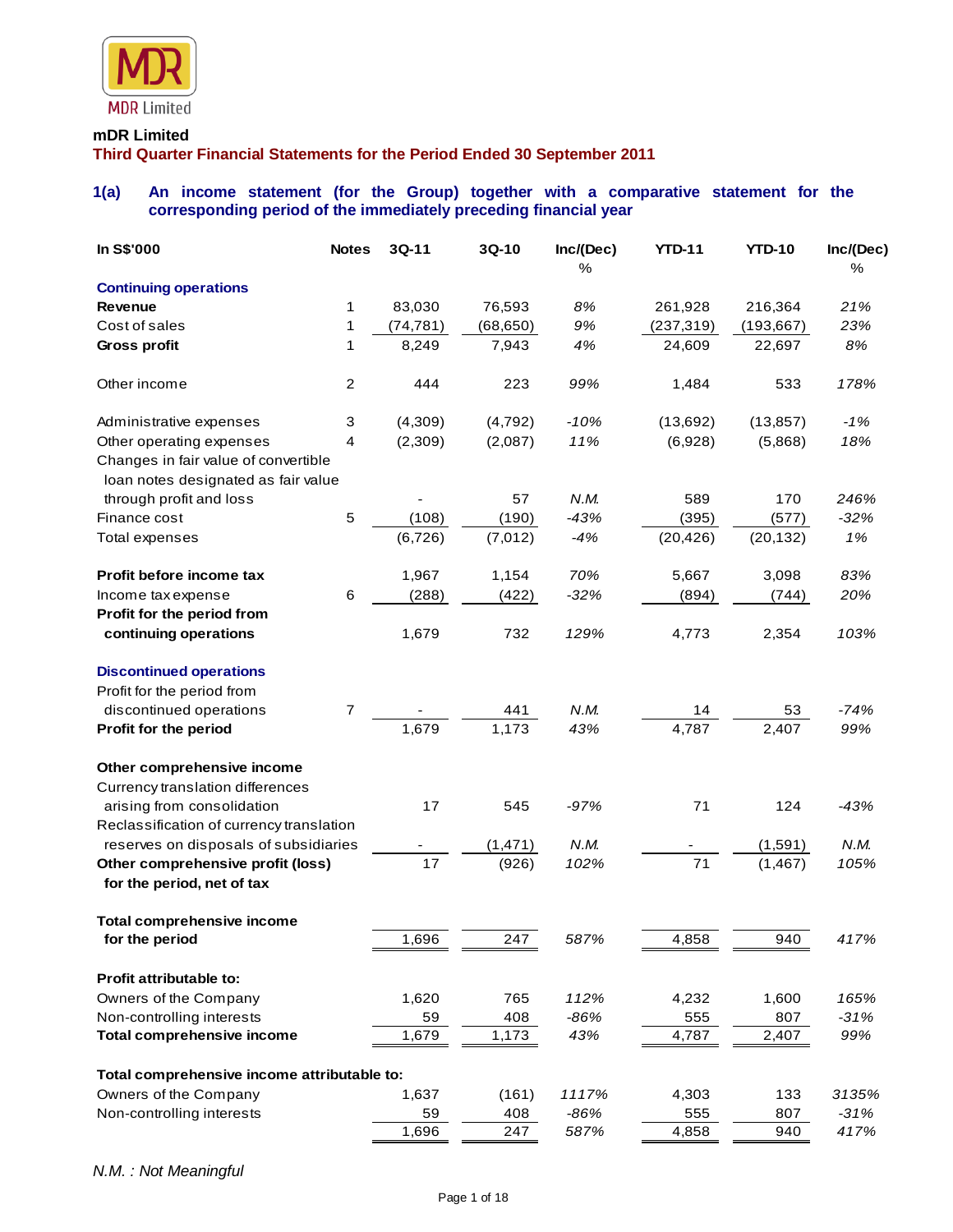# **1(a)(i) Breakdown and explanatory notes to the income statement**

## **Note 1** Revenue, cost of sales and gross profit

The Group operates in two business segments – After Market Services ("AMS") and Distribution Management Solutions ("DMS'). The breakdown of revenue and cost of goods sold and spare parts are as follows:

| In S\$'000                         | $3Q-11$   | $3Q-10$   | <b>YTD-11</b> | <b>YTD-10</b> |
|------------------------------------|-----------|-----------|---------------|---------------|
| <b>Revenue</b>                     |           |           |               |               |
| <b>AMS</b>                         | 5,280     | 4,772     | 13,996        | 14,489        |
| <b>DMS</b>                         | 77,750    | 71,821    | 247,932       | 201,875       |
|                                    | 83,030    | 76,593    | 261,928       | 216,364       |
| Cost of goods sold and spare parts |           |           |               |               |
| <b>AMS</b>                         | (3,810)   | (3, 166)  | (9,851)       | (9,251)       |
| <b>DMS</b>                         | (70, 971) | (65,484)  | (227, 468)    | (184, 416)    |
|                                    | (74, 781) | (68, 650) | (237, 319)    | (193, 667)    |
| Gross profit                       |           |           |               |               |
| <b>AMS</b>                         | 1,470     | 1,606     | 4,145         | 5,238         |
| <b>DMS</b>                         | 6,779     | 6,337     | 20,464        | 17,459        |
|                                    | 8,249     | 7,943     | 24,609        | 22,697        |
| GP%                                |           |           |               |               |
| <b>AMS</b>                         | 28%       | 34%       | 30%           | 36%           |
| <b>DMS</b>                         | 9%        | 9%        | 8%            | 9%            |
|                                    | 10%       | 10%       | 9%            | 10%           |

Total gross profits for 3Q-11 and YTD-11 improved over the previous year's comparative periods due to higher sales volume from DMS.

#### **Note 2** Other income consist of the following:

| In S\$'000                      | $3Q-11$ | $3Q-10$ | <b>YTD-11</b> | <b>YTD-10</b> |
|---------------------------------|---------|---------|---------------|---------------|
| Interest income                 | 3       | 2       | 6             |               |
| Rental income                   | 382     | 221     | 1,143         | 477           |
| Bad debts recovered - non-trade | ۰       | -       | 7             | ۰             |
| Liabilities written back        | 59      | -       | 321           | 8             |
| <b>Others</b>                   | ٠       |         |               | 41            |
|                                 |         |         |               |               |
|                                 | 444     | 223     | 1.484         | 533           |

#### **Note 3** Administrative expenses

The administrative expenses comprise mainly staff cost.

| In S\$'000        | $3Q-11$ | $3Q-10$ | <b>YTD-11</b> | <b>YTD-10</b> |
|-------------------|---------|---------|---------------|---------------|
| <b>Staff Cost</b> |         |         |               |               |
| AMS               | 1,347   | 1,505   | 3,885         | 4,706         |
| <b>DMS</b>        | 2,385   | 2,063   | 7,052         | 5,921         |
|                   | 3,732   | 3,568   | 10,937        | 10,627        |

Included in staff cost is share option expense of \$27,000 and 68,000 in 3Q-11 and YTD-11 respectively (3Q-10: \$5,000 and YTD-10: \$9,000).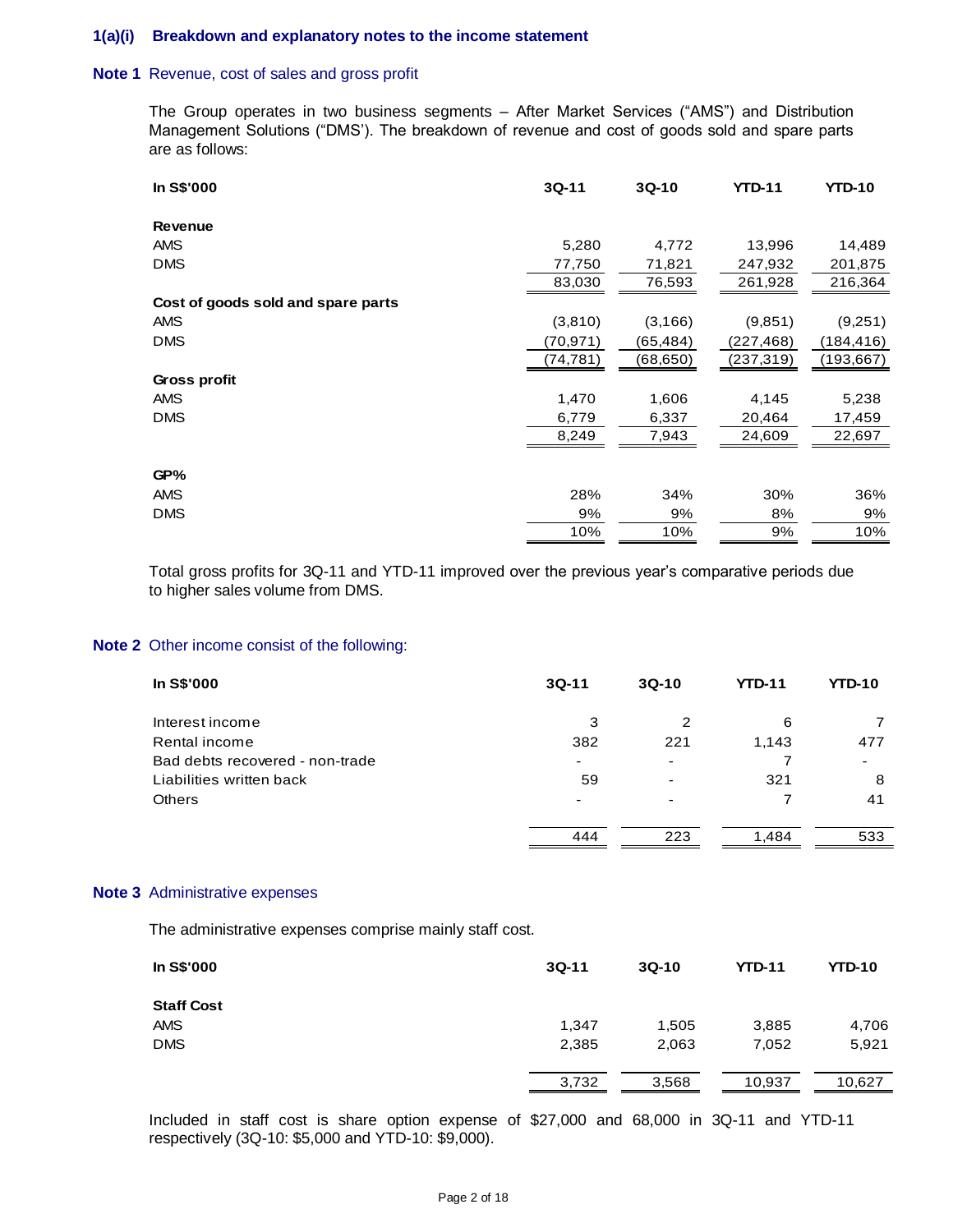# **Note 4** Other operating expenses consist of the following:

| <b>In S\$'000</b>                                   | $3Q-11$ | $3Q-10$                  | <b>YTD-11</b> | <b>YTD-10</b> |
|-----------------------------------------------------|---------|--------------------------|---------------|---------------|
| Rental expenses                                     | 1,879   | 1,569                    | 5,594         | 4,601         |
| Depreciation expenses                               | 276     | 189                      | 740           | 577           |
| Allowance of impairment for plant and equipment     |         |                          |               | 62            |
| Plant and equipment written off                     | 2       | ٠                        | 31            | 3             |
| (Gain) Loss on disposal of plant and equipment      | (1)     | 3                        | 5             | 60            |
| (Reversal) Allowance for doubtful trade receivables | (22)    |                          | (94)          |               |
| (Reversal) Allowance for doubtful other receivables | (7)     | 17                       | 25            | 21            |
| Bad debts written off - trade                       |         |                          |               |               |
| Bad debts written off - non-trade                   |         |                          | 8             | 10            |
| Allowance for inventories                           | 169     | 207                      | 528           | 677           |
| Inventories written off                             |         | $\overline{\phantom{0}}$ | 28            |               |
| Foreign exchange loss (gain)                        | 13      | 102                      | 62            | (143)         |
|                                                     | 2,309   | 2,087                    | 6,928         | 5,868         |

# **Note 5** Finance cost

Finance cost comprises mainly interest on obligations under finance leases and interest expense arising from loans and overdrafts drawn down for operating and investing activities.

#### **Note 6** Income tax expense

The tax expense provision is calculated for profitable subsidiaries before group relief is taken into consideration.

# **Note 7** Income statement disclosures for discontinued operations

| In S\$'000                                           | $3Q-11$ | $3Q-10$  | YTD-11 | <b>YTD-10</b> |
|------------------------------------------------------|---------|----------|--------|---------------|
| <b>Revenue</b>                                       |         |          |        | 139           |
| Cost of sales                                        |         |          |        | (94)          |
| Gross profit                                         |         |          |        | 45            |
| Other operating income                               |         | 24       |        | 129           |
| Administrative expenses                              |         | (63)     |        | (348)         |
| Other operating expenses                             |         | (1, 111) | 30     | (1, 475)      |
| Finance cost                                         |         |          |        | (10)          |
| (Loss) Profit before income tax                      |         | (1, 150) | 30     | (1,659)       |
| Income tax expense                                   |         |          |        | 2             |
| (Loss) Profit for the period                         |         | (1, 150) | 30     | (1,657)       |
| Gain (loss) from disposal of discontinued operations |         | 1,591    | (16)   | 1,710         |
| <b>Profit from discontinued operations</b>           |         | 441      | 14     | 53            |
|                                                      |         |          |        |               |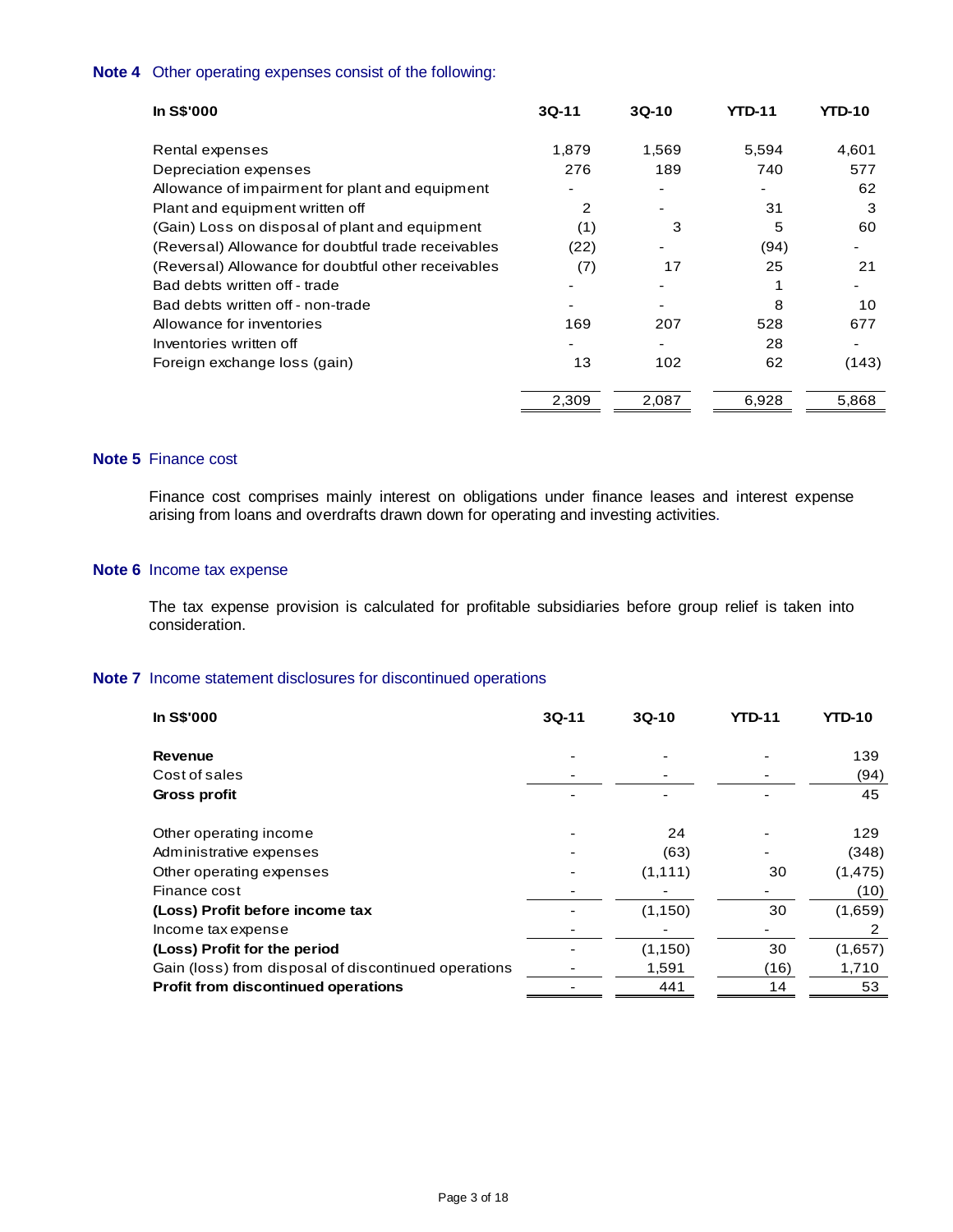# 2011

The Group deregistered Accord Customer Care Solutions International Limited, After Market Solutions (CE) Pte. Ltd., Playwork Solutions Pte. Ltd. and Tri-Max Pte. Ltd. in 1Q-11.

2010

The Group deregistered ACCS PRC Limited, a wholly-owned dormant subsidiary held through Accord Customer Care Solution (Asia) Limited in 1Q-10.

The Group commenced liquidation of its wholly-owned subsidiary mDR (New Zealand) Ltd in May 2010.

The Group disposed its wholly-owned subsidiaries Accord Customer Care Solution (Asia) Limited, Accord Customer Care Solutions (Suzhou) Co Ltd and Accord CCS (Thailand) Co. Ltd, and majorityowned subsidiary Pacific Cellular (Thailand) Limited to unrelated parties at S\$1 each in September 2010.

The Group disposed its wholly owned subsidiaries mDR Services (India) Private Limited and Accord Customer Care Solutions (India) Private Limited to unrelated parties at Indian Rp1 each in November 2010.

The Group deregistered its wholly-owned subsidiary PT Accord Express Customer Care Solutions and majority-owned subsidiary PT Accord Customer Care Solutions in December 2010.

The comparative statement of comprehensive income has been re-presented to show the discontinued operations separately from continuing operations.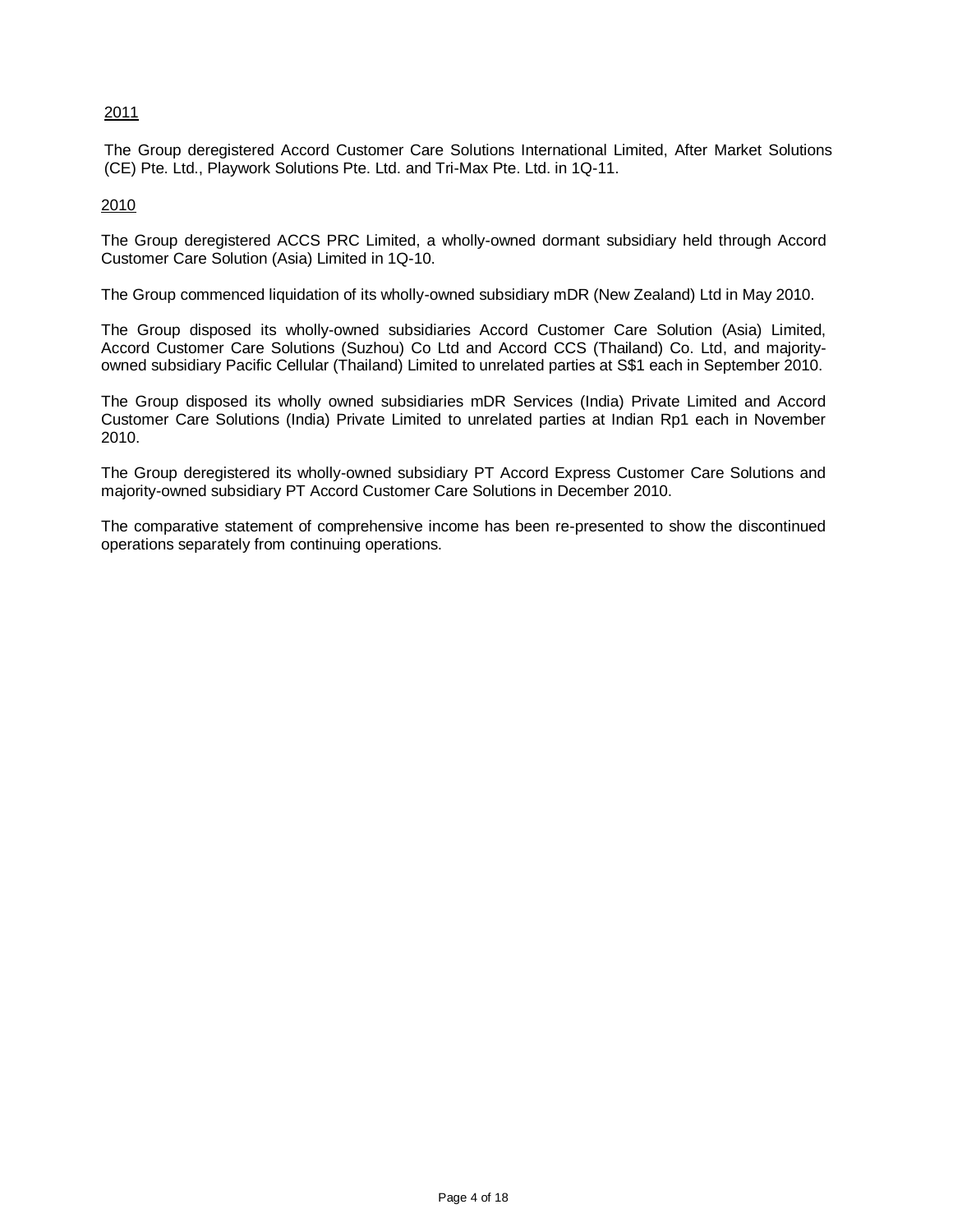# **1(b)(i) Statement of financial position (for the issuer and Group), together with a comparative statement as at the end of the immediately preceding financial year**

|                                        | Group        |           |           |           | Company   |
|----------------------------------------|--------------|-----------|-----------|-----------|-----------|
| In S\$'000                             | <b>Notes</b> | 30-Sep-11 | 31-Dec-10 | 30-Sep-11 | 31-Dec-10 |
| <b>ASSETS</b><br><b>Current assets</b> |              |           |           |           |           |
| Cash and bank balances                 |              | 16,103    | 12,025    | 2,593     | 2,975     |
| Cash pledged                           |              | 2,000     | 2,224     |           |           |
| Trade receivables                      | 1            | 19,756    | 23,260    | 2,132     | 820       |
| Other receivables and prepayments      | 2            | 3,890     | 3,768     | 10,840    | 12,243    |
| Inventories                            | 3            | 12,247    | 13,124    | 469       | 375       |
| <b>Total current assets</b>            |              | 53,996    | 54,401    | 16,034    | 16,413    |
| <b>Non-current assets</b>              |              |           |           |           |           |
| Investment in subsidiaries             |              |           |           | 14,086    | 9,936     |
| Plant and equipment                    |              | 2,918     | 2,101     | 687       | 68        |
| Other goodwill                         |              | 2,350     | 2,350     |           |           |
| <b>Total non-current assets</b>        |              | 5,268     | 4,451     | 14,773    | 10,004    |
| <b>Total assets</b>                    |              | 59,264    | 58,852    | 30,807    | 26,417    |
| <b>Current liabilities</b>             |              |           |           |           |           |
| <b>Bank overdrafts</b>                 |              |           | 8,678     |           | 2,037     |
| Convertible notes / bonds              | 4            |           | 5,350     |           | 5,350     |
| Fair value adjustment on convertibles  | 4            |           | 589       |           | 589       |
| Trade payables                         | 5            | 13,467    | 12,976    | 1,363     | 537       |
| Other payables                         | 6            | 11,301    | 10,948    | 3,041     | 5,092     |
| Current portion of finance leases      |              | 80        |           | 63        |           |
| Income tax payable                     |              | 1,725     | 1,652     |           |           |
| <b>Total current liabilities</b>       |              | 26,573    | 40,193    | 4,467     | 13,605    |
| <b>Non-current liabilities</b>         |              |           |           |           |           |
| Finance leases                         |              | 565       |           | 444       |           |
| Deferred tax liabilities               |              | 272       | 274       |           |           |
| <b>Total non-current liabilities</b>   |              | 837       | 274       | 444       |           |
| <b>Equity</b>                          |              |           |           |           |           |
| Share capital                          |              | 122,158   | 109,456   | 122,158   | 109,456   |
| Capital reserve                        |              | (889)     | 22        | 22        | 22        |
| Share options reserve                  |              | 1,563     | 1,528     | 1,536     | 1,528     |
| Foreign currency translation reserve   |              | 208       | 137       |           |           |
| <b>Accumulated losses</b>              |              | (92, 178) | (96, 434) | (97, 847) | (98, 194) |
| Equity attributable to owners of the   |              |           |           |           |           |
| Company                                |              | 30,862    | 14,709    | 25,896    | 12,812    |
| Non-controlling interests              |              | 992       | 3,676     |           |           |
| <b>Total equity and liabilities</b>    |              | 59,264    | 58,852    | 30,807    | 26,417    |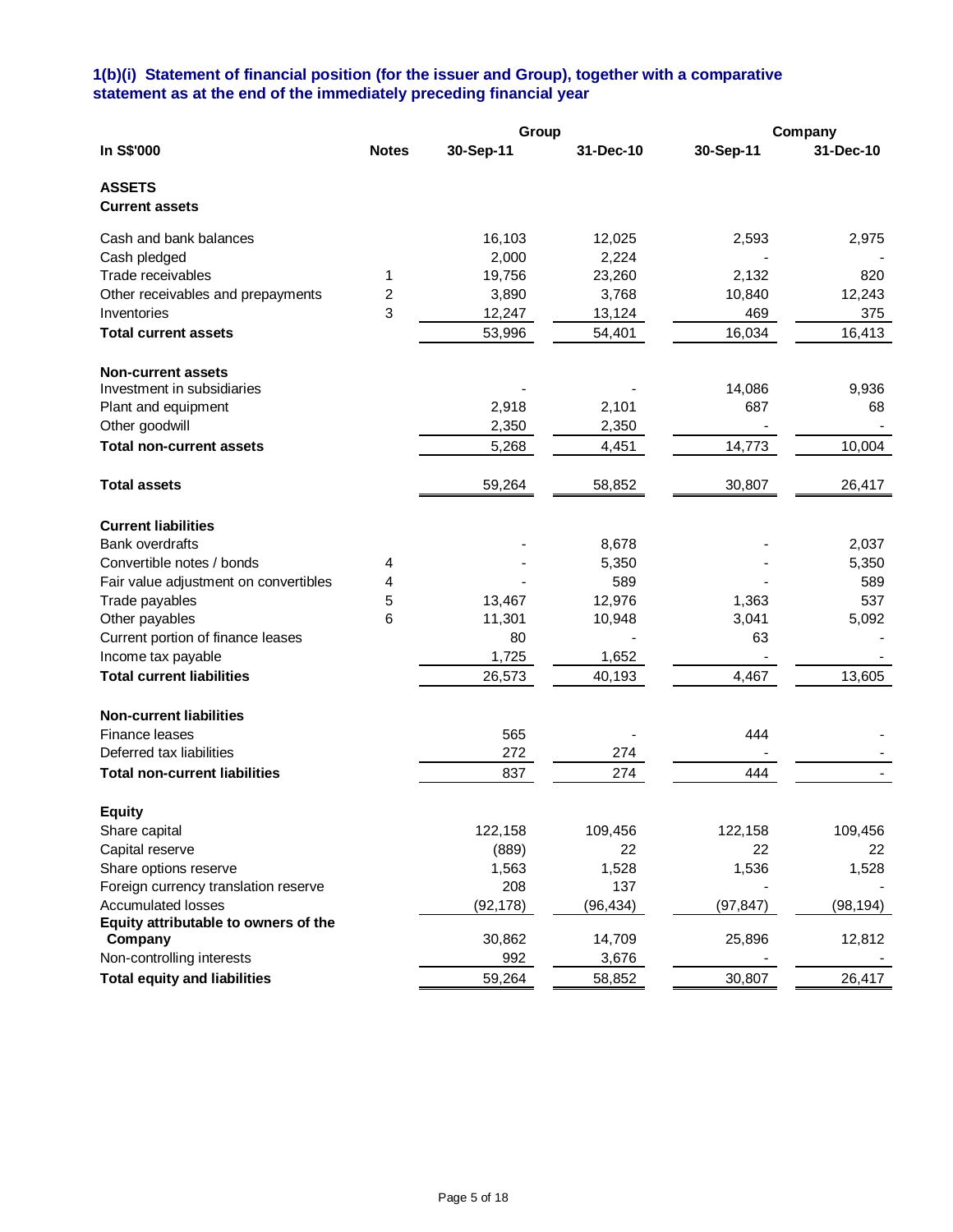# **Notes**

# **1 Trade receivables**

The Group's trade receivables turnover as at 30 September 2011 is 22 days (31 December 2010: 29 days).

# **2 Other receivables and prepayments**

The Group's other receivables and prepayments mainly consist of the following:

| S\$'000           | 30-Sep-11 | 31-Dec-10 |
|-------------------|-----------|-----------|
| Rental deposits   | 1.755     | 1.595     |
| Other receivables | 1.933     | 1.987     |
| Prepayments       | 84        | 123       |

Other receivables of \$1.9 million as at 30 September 2011 mainly comprised advanced payment of \$1.1 million for purchases of goods.

# **3 Inventories**

The Group's inventory turnover for the period ended 30 September 2011 is 14 days (31 December 2010: 15 days).

Group inventories as at 30 September 2011 is \$12.2 million (31 December 2010: \$13.1 million).

# **4 Convertible notes**

On 30 January 2008, the Company received approval from shareholders for the issue of 1.5% equity linked redeemable non-recallable structured convertible notes that are due in 2011 amounting to \$32,000,000.

On 17 February 2011, the convertible notes expired. The Company has issued a total of \$12,000,000 (31 December 2010: \$12,000,000) of the convertible notes which had been fully converted into equity shares of the Company (31 December 2010: \$11,950,000).

# **Convertible bonds**

On 25 February 2008, the Group entered into a three-year debt restructuring agreement with three lenders for a conversion debt of \$12,000,000. Under the agreement, the conversion debt of \$12,000,000 shall be repaid and discharged by way of conversion into 3.75% Class A convertible bonds due in 2010.

On 31 March 2011, the Company fully repaid the outstanding convertible bonds.

In conjunction with the above events, the carrying amounts of the fair value adjustment of these convertible notes / bonds were derecognised and credited to the statement of comprehensive income in 1Q-11.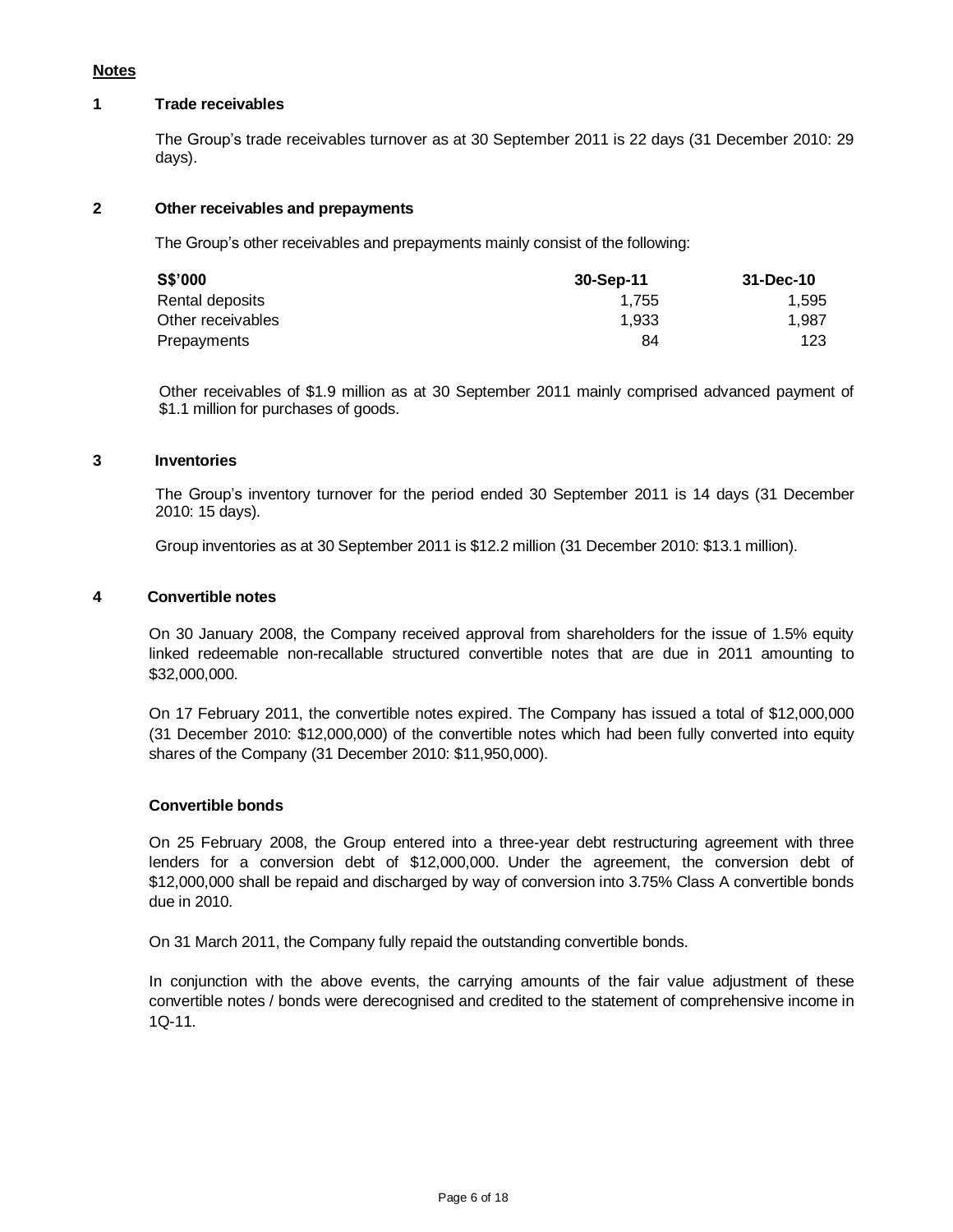# **5 Trade payables**

The Group's trade payables turnover as at 30 September 2011 is 15 days (31 December 2010: 18 days).

# **6 Other payables**

The Group's other payables consist of the following:

| S\$'000                                                       | 30-Sep-11 | 31-Dec-10 |
|---------------------------------------------------------------|-----------|-----------|
| Advertising, promotion and sell through funds from principals | 3,881     | 2,772     |
| Other payables to third parties                               | 630       | 1.313     |
| Accrued staff costs                                           | 1.756     | 1.472     |
| Rebates owing to franchisees                                  | 1.901     | 1.961     |
| Accrued purchases                                             | 200       | 520       |
| Other accrued operating expenses                              | 527       | 501       |

# **1(b)(ii) Aggregate amount of Group's borrowings and debt securities**

# **Amount repayable in one year or less, or on demand**

| As at 30-Sep-11  |                      | As at 31-Dec-10  |                      |  |
|------------------|----------------------|------------------|----------------------|--|
| Secured (\$'000) | Unsecured<br>(S'000) | Secured (\$'000) | Unsecured<br>(S'000) |  |
| 80               | -                    |                  | 14.028               |  |

# Note :

The unsecured borrowings of \$14.0 million as at 31 December 2010 comprises of convertible notes / bonds and bank overdrafts. The Group had fully repaid its convertible notes / bonds and outstanding overdrafts in 1Q-11 and 3Q-11 respectively.

# **Amount repayable after one year**

| As at 30-Sep-11  |                          | As at 31-Dec-10  |                      |
|------------------|--------------------------|------------------|----------------------|
| Secured (\$'000) | Unsecured<br>(\$'000)    | Secured (\$'000) | Unsecured<br>(S'000) |
| 565              | $\overline{\phantom{0}}$ | ۰                | -                    |

# **Details of collateral**

The borrowings as at 30 September 2011 are secured on certain motor vehicles held under finance leases.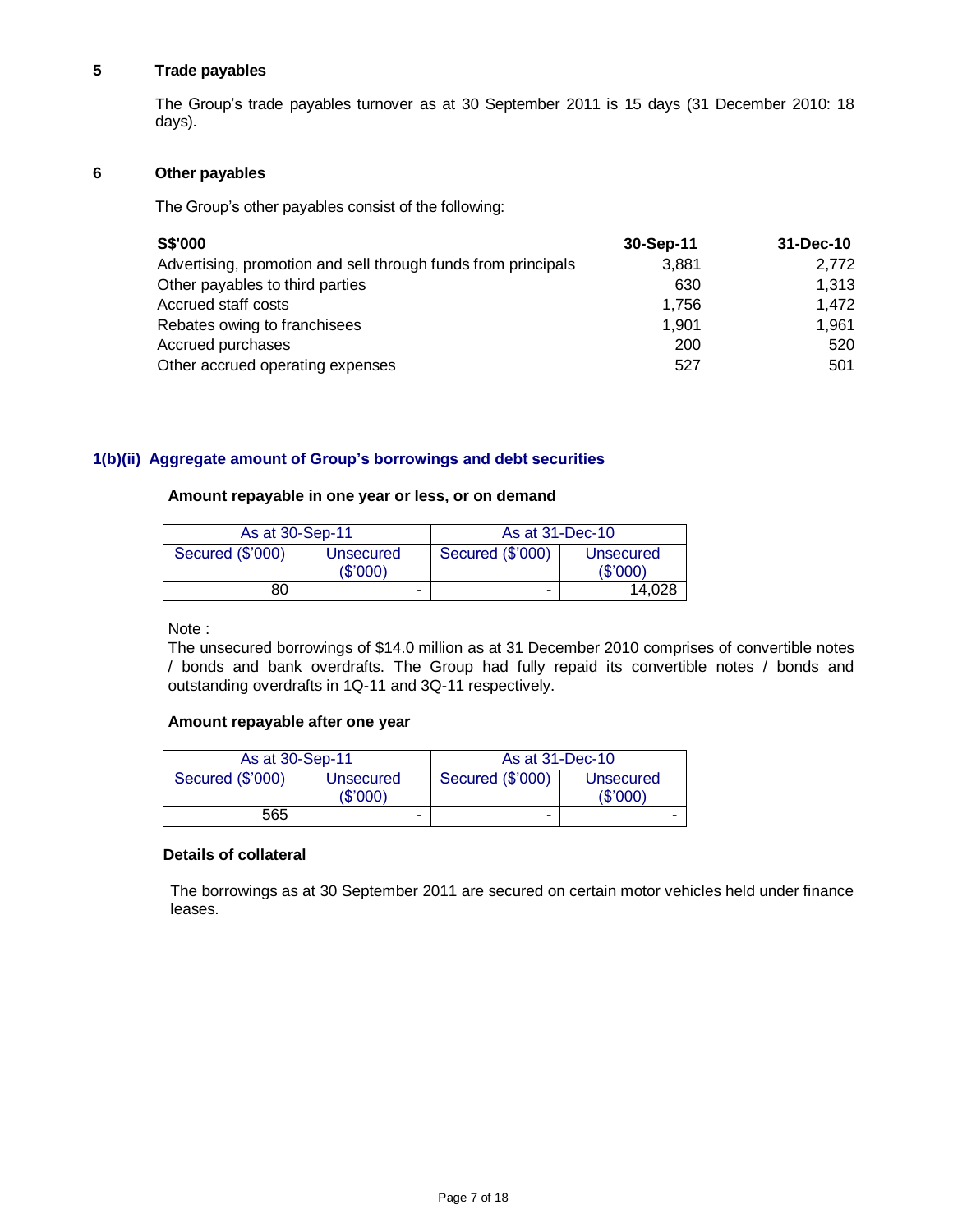# **1(c) A statement of cash flows (for the Group), together with a comparative statement for the corresponding period of the immediately preceding financial year**

| In S\$'000                                                 | $3Q-11$ | $3Q-10$ | <b>YTD-11</b>            | <b>YTD-10</b> |
|------------------------------------------------------------|---------|---------|--------------------------|---------------|
| <b>Operating activities</b>                                |         |         |                          |               |
| Profit before income tax from continuing operations        | 1,967   | 1,154   | 5,667                    | 3,098         |
| Profit before income tax from discontinued operations      |         | 441     | 14                       | 51            |
|                                                            | 1,967   | 1,595   | 5,681                    | 3,149         |
| Adjustments for:                                           |         |         |                          |               |
| Depreciation expense                                       | 276     | 167     | 740                      | 599           |
| Interest expense                                           | 108     | 190     | 395                      | 587           |
| Interest income                                            | (3)     | (2)     | (6)                      | (8)           |
| (Gain) Loss on disposal of plant and equipment             | (1)     | 3       | 5                        | 67            |
| Plant and equipment written off                            | 2       | 26      | 31                       | 104           |
| (Reversal) Allowance for impairment of plant and equipment |         | (3)     | (34)                     | 59            |
| Allowance for inventories                                  | 169     | 218     | 528                      | 852           |
| Inventories written off                                    |         | ٠       | 28                       |               |
| Bad debts written off - trade                              |         |         | 1                        |               |
| Bad debts written off - non-trade                          |         |         | 8                        | 11            |
| (Reversal) Allowance for doubtful trade receivables        | (22)    | 48      | (94)                     | 130           |
| (Reversal) Allowance for doubtful other receivables        | (7)     | 311     | 25                       | 326           |
| Employee share-based payments                              | 27      | 5       | 68                       | 9             |
| Professional fees settled by shares                        |         |         | 510                      |               |
| (Gain) Loss arising from de-consolidation of disposed      |         |         |                          |               |
| subsidiaries                                               |         | (1,591) | 16                       | (1,710)       |
| Changes in fair value of convertible loan notes            |         |         |                          |               |
| designated as fair value through profit or loss            |         | (57)    | (589)                    | (170)         |
| Liabilities written back                                   | (59)    |         | (321)                    | (109)         |
| Net foreign exchange loss (gain)                           | 14      | 557     | 70                       | 74            |
| Operating cash flows before movements in working capital   | 2,471   | 1,467   | 7,062                    | 3,970         |
| Trade receivables                                          | 1,927   | (2,674) | 3,597                    | 1,790         |
| Other receivables and prepayments                          | (208)   | (829)   | (171)                    | (267)         |
| Inventories                                                | 2,746   | 4,177   | 321                      | 1,541         |
| Trade payables                                             | (832)   | 4,805   | 615                      | (2,041)       |
| Other payables                                             | (1,053) | 223     | 550                      | 1,379         |
| Cash generated from operations                             | 5,051   | 7,169   | 11,974                   | 6,372         |
| Interest received                                          | 3       | 2       | 6                        | 8             |
| Income tax paid                                            | (248)   | (262)   | (823)                    | (533)         |
| Net cash from operating activities                         | 4,806   | 6,909   | 11,157                   | 5,847         |
|                                                            |         |         |                          |               |
| <b>Investing activities</b>                                |         |         |                          |               |
| Disposal of subsidiaries (Note A)                          |         | (112)   |                          | (121)         |
| Proceeds from disposal of plant and equipment              |         | 5       | 1                        | 61            |
| Purchase of plant and equipment                            | (531)   | (249)   | (901)                    | (349)         |
| Net cash used in investing activities                      | (531)   | (356)   | (900)                    | (409)         |
|                                                            |         |         |                          |               |
| <b>Financing activities</b>                                |         |         |                          |               |
| Interest paid                                              | (108)   | (190)   | (395)                    | (587)         |
| Proceeds from issuance of ordinary shares, net             | 7,963   |         | 7,983                    |               |
| Proceeds from issuance of convertible notes, net           |         |         | $\overline{\phantom{0}}$ | 2,000         |
| Repayment of convertible bonds                             |         | (510)   | (5,300)                  | (1,530)       |
| Repayments of obligations under finance leases             | (13)    |         | (13)                     |               |
| Cash pledged                                               |         | (75)    | 224                      | (509)         |
| Net cash from (used in) financing activities               | 7,842   | (775)   | 2,499                    | (626)         |
|                                                            |         |         |                          |               |
| Net increase in cash and cash equivalents                  | 12,117  | 5,778   | 12,756                   | 4,812         |
| Cash and cash equivalents at beginning of period           | 3,986   | (636)   | 3,347                    | 330           |
| Cash and cash equivalents at end of period                 | 16,103  | 5,142   | 16,103                   | 5,142         |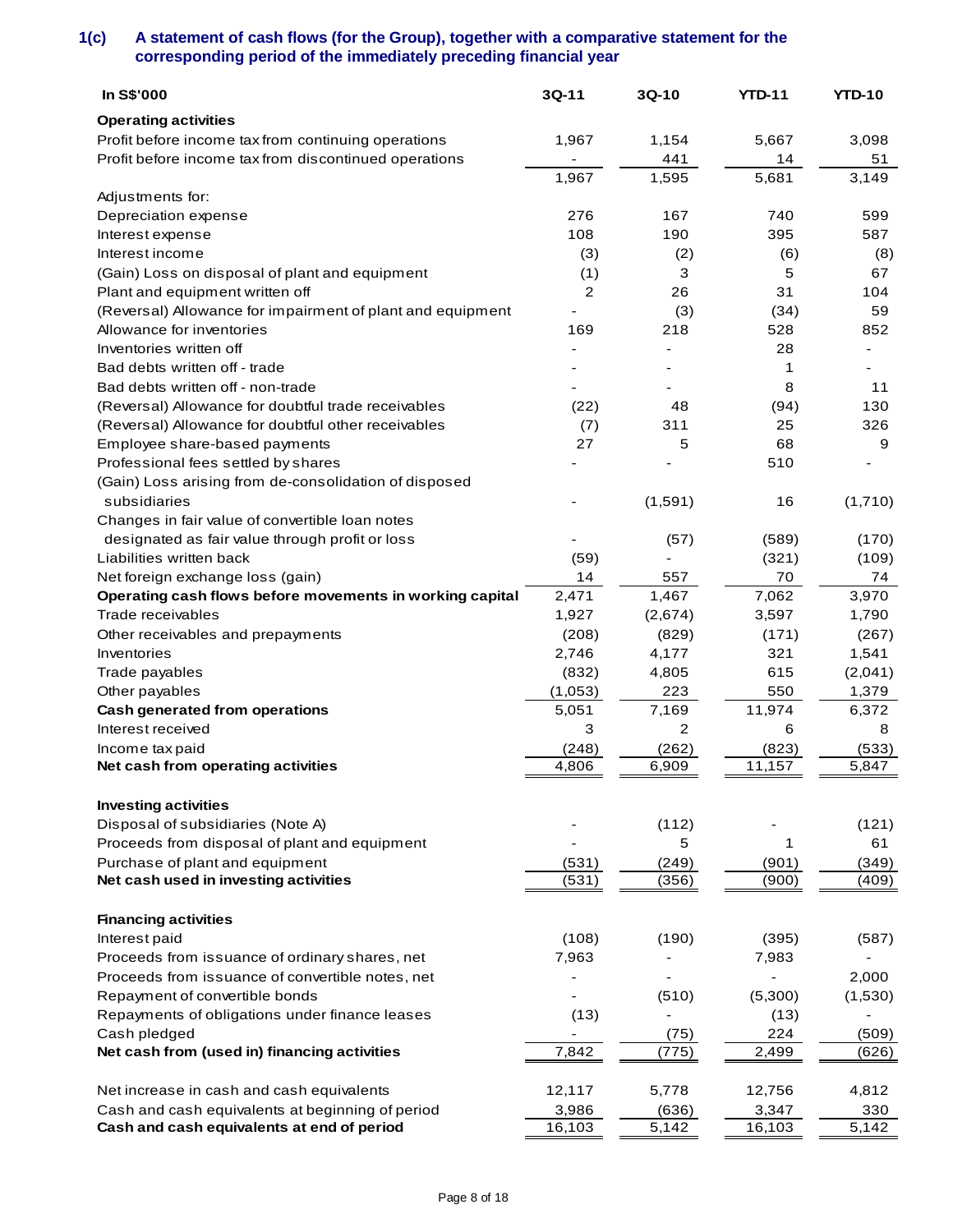# **A. Disposal of subsidiaries**

The Group deregistered Accord Customer Care Solutions International Limited, After Market Solutions (CE) Pte. Ltd., Playwork Solutions Pte. Ltd. and Tri-Max Pte. Ltd.in 1Q-11.

The Group deregistered ACCS PRC Limited, a wholly-owned dormant subsidiary held through Accord Customer Care Solution (Asia) Limited in 1Q-10 and commenced liquidation of its wholly-owned subsidiary mDR (New Zealand) Ltd in May 2010.

The carrying value of assets disposed and liabilities discharged were as follows:

| In S\$'000                           | $3Q-11$ | $3Q-10$ | <b>YTD-11</b> | <b>YTD-10</b> |
|--------------------------------------|---------|---------|---------------|---------------|
| Assets                               |         | 489     | 16            | 498           |
| Liabilities                          |         | (609)   |               | (617)         |
| Foreign currency translation reserve |         | (1,471) |               | (1,591)       |
| Net assets (liabilities)             |         | (1,591) | 16            | (1,710)       |
| Proceeds received                    |         |         |               |               |
| Cash balance in subsidiaries         |         |         |               |               |
| disposed off                         |         | (112)   |               | (121)         |
| Cash outflows on disposal            |         | (112)   |               | (121)         |

# **B. Cash and cash equivalents at end of period comprise of:**

| In S\$'000                | $3Q-11$ | $3Q-10$ |
|---------------------------|---------|---------|
| Cash                      | 18.103  | 16.162  |
| <b>Bank overdrafts</b>    |         | (8,796) |
| Less: Cash pledged        | (2,000) | (2,224) |
| Cash and cash equivalents | 16,103  | 5.142   |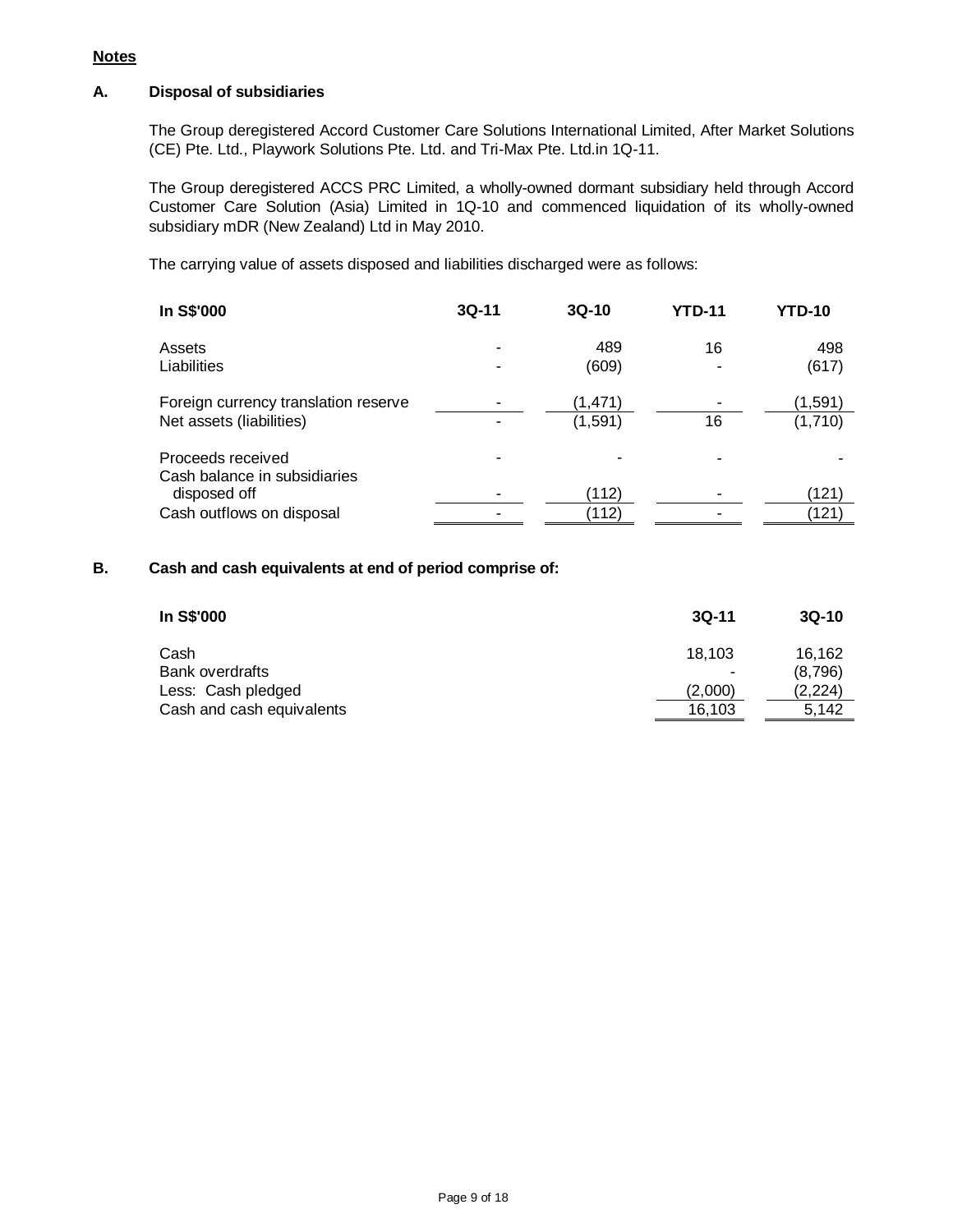**1(d)(i) A statement (for the issuer and Group) showing either (i) all changes in equity or (ii) changes in equity other than those arising from capitalisation issues and distributions to shareholders, together with a comparative statement for the corresponding period of the immediately preceding financial year**

|                                                       |              |                          | <b>Share</b>             | <b>Currency</b>          |                | <b>Attributable</b> |                          |              |
|-------------------------------------------------------|--------------|--------------------------|--------------------------|--------------------------|----------------|---------------------|--------------------------|--------------|
|                                                       | <b>Share</b> | Capital                  | options                  | translation              | Accumulated    | to equity           | Non-controlling          |              |
| In S\$'000                                            | capital      | reserve                  | reserve                  | reserve                  | <b>losses</b>  | holders             | <b>interests</b>         | <b>Total</b> |
| Group                                                 |              |                          |                          |                          |                |                     |                          |              |
| Balance as at 1 January 2011                          | 109,456      | 22                       | 1,528                    | 137                      | (96, 434)      | 14,709              | 3,676                    | 18,385       |
| Total comprehensive income for the period             |              | $\overline{\phantom{a}}$ |                          | 37                       | 1,187          | 1,224               | 309                      | 1,533        |
| Issue of shares upon conversion of convertible notes  | 50           | $\overline{\phantom{a}}$ | ٠                        | $\overline{\phantom{a}}$ |                | 50                  |                          | 50           |
| Recognition of share-based payments                   |              |                          | 12                       | ÷,                       |                | 12                  |                          | 12           |
| Balance as at 31 March 2011                           | 109,506      | 22                       | 1,540                    | 174                      | (95, 247)      | 15,995              | 3,985                    | 19,980       |
| Total comprehensive income for the period             |              | $\overline{\phantom{a}}$ | $\overline{\phantom{a}}$ | 17                       | 1,425          | 1,442               | 187                      | 1,629        |
| Issue of shares upon share options exercised          | 29           | $\blacksquare$           | (9)                      |                          |                | 20                  |                          | 20           |
| Issue of shares for settlement of advisory fees       | 510          |                          | $\overline{\phantom{a}}$ | $\overline{\phantom{a}}$ |                | 510                 |                          | 510          |
| Effect of acquiring part of non-controlling           |              |                          |                          |                          |                |                     |                          |              |
| interest in a subisidary                              | 4,150        | (911)                    | $\blacksquare$           | ٠                        | $\blacksquare$ | 3,239               | (3,239)                  | $\sim$       |
| Reversal of expenses related to equity-settled        |              |                          |                          |                          |                |                     |                          |              |
| share-based payment                                   | -            |                          | (24)                     | ٠                        | 24             |                     | ٠                        |              |
| Recognition of share-based payments                   |              |                          | 29                       |                          |                | 29                  | $\overline{a}$           | 29           |
| Balance as at 30 June 2011                            | 114,195      | (889)                    | 1,536                    | 191                      | (93, 798)      | 21,235              | 933                      | 22,168       |
| Total comprehensive income for the period             | ٠            | $\sim$                   | $\overline{\phantom{a}}$ | 17                       | 1,620          | 1,637               | 59                       | 1,696        |
| Issue of placement shares                             | 488          | $\overline{\phantom{a}}$ | $\overline{\phantom{a}}$ | $\overline{\phantom{a}}$ |                | 488                 | ٠                        | 488          |
| Expenses in relation to issuance of placement shares  | (13)         |                          | $\overline{\phantom{a}}$ | ۰                        |                | (13)                | $\overline{\phantom{a}}$ | (13)         |
| Issue of shares pursuant to rights cum warrants issue | 7,898        | $\blacksquare$           | ٠                        | ٠                        | $\overline{a}$ | 7,898               | ٠                        | 7,898        |
| Expenses in relation to issuance of right shares      | (410)        | $\overline{\phantom{a}}$ |                          | $\sim$                   | $\blacksquare$ | (410)               | $\overline{\phantom{a}}$ | (410)        |
| Recognition of share-based payments                   |              |                          | 27                       | ٠                        |                | 27                  |                          | 27           |
| Balance as at 30 September 2011                       | 122,158      | (889)                    | 1,563                    | 208                      | (92, 178)      | 30,862              | 992                      | 31,854       |
|                                                       |              |                          |                          |                          |                |                     |                          |              |
|                                                       |              |                          |                          |                          |                |                     |                          |              |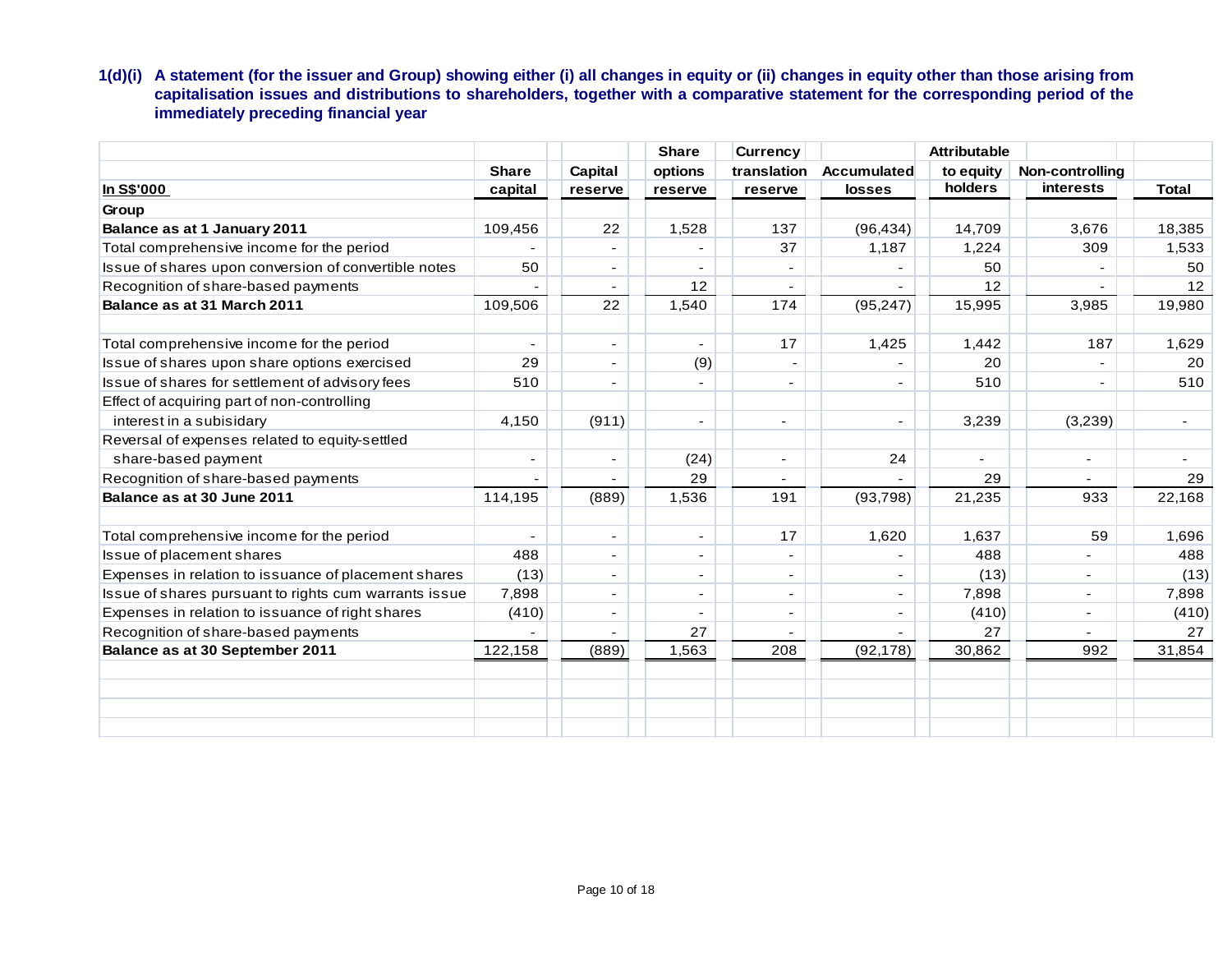|                                                       |                          |                          | <b>Share</b>             | <b>Currency</b>          |                         | <b>Attributable</b> |                           |        |
|-------------------------------------------------------|--------------------------|--------------------------|--------------------------|--------------------------|-------------------------|---------------------|---------------------------|--------|
|                                                       | <b>Share</b>             | Capital                  | options                  |                          | translation Accumulated |                     | to equity Non-controlling |        |
| In S\$'000                                            | capital                  | reserve                  | reserve                  | reserve                  | <b>losses</b>           | holders             | interests                 | Total  |
| Group                                                 |                          |                          |                          |                          |                         |                     |                           |        |
| Balance as at 1 January 2010                          | 104,466                  | 22                       | 1,836                    | 2,974                    | (101, 719)              | 7,579               | 2,536                     | 10,115 |
| Total comprehensive income / (expense) for the period |                          | $\overline{\phantom{a}}$ |                          | (492)                    | 300                     | (192)               | 175                       | (17)   |
| Issue of shares upon conversion of convertible notes  | 1,000                    | $\overline{\phantom{a}}$ | ٠                        |                          |                         | 1,000               |                           | 1,000  |
| Balance as at 31 March 2010                           | 105,466                  | 22                       | 1,836                    | 2,482                    | (101, 419)              | 8,387               | 2,711                     | 11,098 |
| Total comprehensive income / (expense) for the period |                          | $\overline{\phantom{a}}$ | ٠                        | (49)                     | 535                     | 486                 | 225                       | 711    |
| Issue of shares upon conversion of convertible notes  | 1,500                    | ٠                        | $\overline{\phantom{0}}$ |                          |                         | 1,500               |                           | 1,500  |
| Reversal of expenses related to equity-settled        |                          |                          |                          |                          |                         |                     |                           |        |
| share-based payment                                   | ۰                        | ۰                        | (89)                     | ۰.                       | 89                      | $\sim$              | $\overline{\phantom{a}}$  |        |
| Recognition of share-based payments                   | $\overline{\phantom{a}}$ | $\overline{\phantom{0}}$ | 4                        | $\overline{\phantom{0}}$ |                         | 4                   |                           |        |
| Balance as at 30 June 2010                            | 106,966                  | 22                       | 1,751                    | 2,433                    | (100, 795)              | 10,377              | 2,936                     | 13,313 |
| Total comprehensive income / (expense) for the period | ٠                        | $\overline{\phantom{a}}$ | Ξ.                       | (926)                    | 765                     | (161)               | 408                       | 247    |
| Recognition of share-based payments                   | ۰                        | $\overline{\phantom{a}}$ | 5.                       | $\blacksquare$           |                         | 5.                  |                           | 5      |
| Balance as at 30 September 2010                       | 106,966                  | 22                       | 1,756                    | 1,507                    | (100, 030)              | 10,221              | 3,344                     | 13,565 |
|                                                       |                          |                          |                          |                          |                         |                     |                           |        |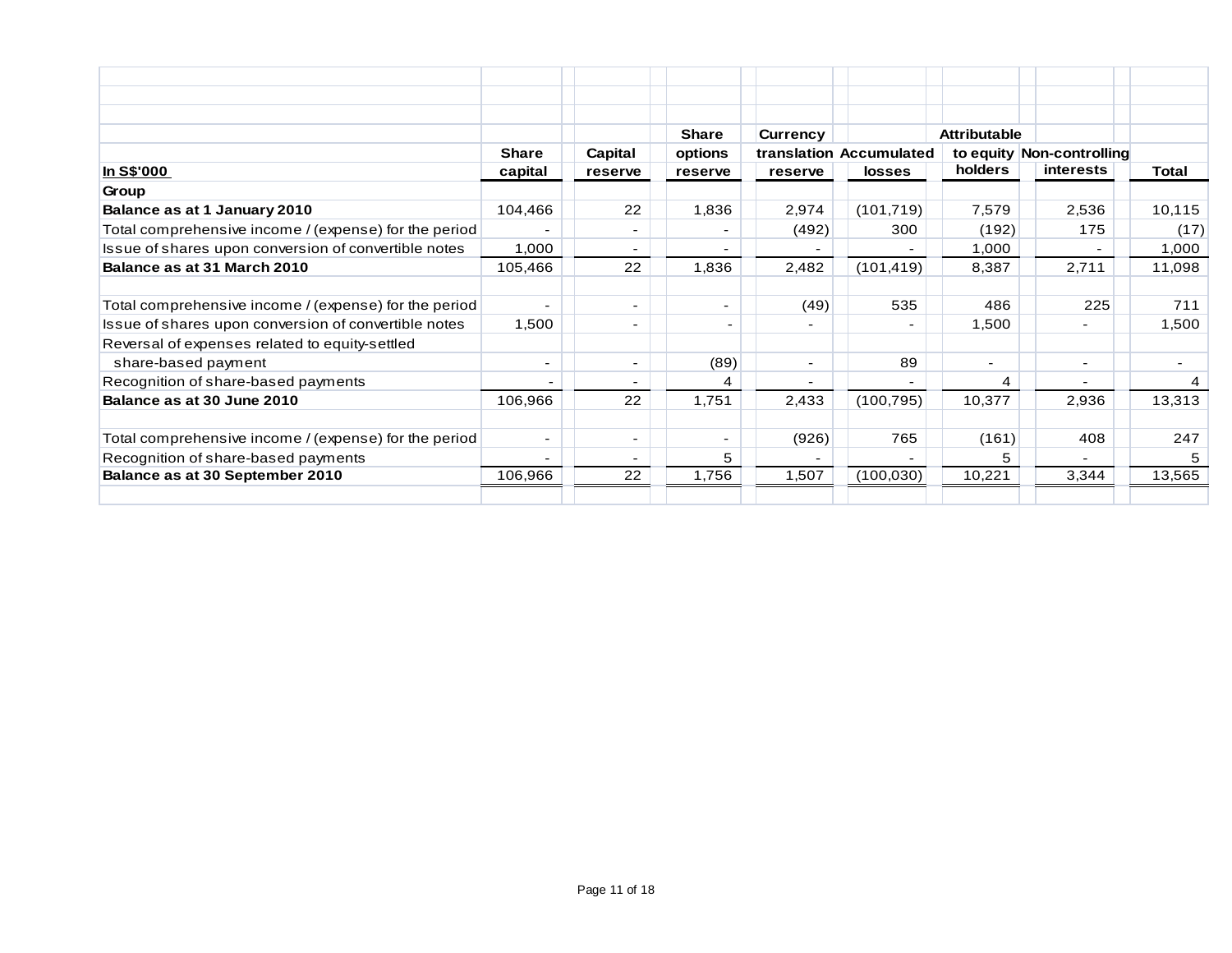|                                                       |                          |                          | <b>Share</b>             |                    |                 |
|-------------------------------------------------------|--------------------------|--------------------------|--------------------------|--------------------|-----------------|
|                                                       | <b>Share</b>             | Capital                  | options                  | <b>Accumulated</b> |                 |
| <u>In S\$'000</u>                                     | capital                  | reserve                  | reserve                  | losses             | <b>Total</b>    |
| Company                                               |                          |                          |                          |                    |                 |
| Balance as at 1 January 2011                          | 109,456                  | 22                       | 1,528                    | (98, 194)          | 12,812          |
| Total comprehensive income for the period             |                          |                          |                          | 51                 | 51              |
| Issue of shares upon conversion of convertible notes  | 50                       | $\overline{\phantom{a}}$ |                          |                    | 50              |
| Recognition of share-based payments                   |                          | $\overline{\phantom{a}}$ | 12                       |                    | 12 <sup>°</sup> |
| Balance as at 31 March 2011                           | 109,506                  | 22                       | 1,540                    | (98, 143)          | 12,925          |
|                                                       |                          |                          |                          |                    |                 |
| Total comprehensive expense for the period            |                          | $\overline{\phantom{a}}$ | $\sim$                   | (51)               | (51)            |
| Issue of shares upon share options exercised          | 29                       |                          | (9)                      |                    | 20              |
| Issue of shares for settlement of advisory fees       | 510                      |                          |                          |                    | 510             |
| Effect of acquiring part of non-controlling interest  |                          |                          |                          |                    |                 |
| in a subisidary                                       | 4,150                    |                          |                          |                    | 4,150           |
| Reversal of expenses related to equity-settled        |                          |                          |                          |                    |                 |
| share-based payment                                   |                          |                          | (24)                     | 24                 |                 |
| Recognition of share-based payments                   |                          |                          | 29                       |                    | 29              |
| Balance as at 30 June 2011                            | 114,195                  | 22                       | 1,536                    | (98, 170)          | 17,583          |
|                                                       |                          |                          |                          |                    |                 |
| Total comprehensive income for the period             |                          | $\blacksquare$           |                          | 323                | 323             |
| Issue of placement shares                             | 488                      | $\overline{\phantom{a}}$ | $\overline{\phantom{a}}$ |                    | 488             |
| Expenses in relation to issuance of placement shares  | (13)                     | $\overline{\phantom{a}}$ | $\blacksquare$           |                    | (13)            |
| Issue of shares pursuant to rights cum warrants issue | 7,898                    | $\overline{\phantom{a}}$ |                          |                    | 7,898           |
| Expenses in relation to issuance of right shares      | (410)                    | $\overline{\phantom{a}}$ |                          |                    | (410)           |
| Recognition of share-based payments                   |                          |                          | 27                       |                    | 27              |
| Balance as at 30 September 2011                       | 122,158                  | 22                       | 1,563                    | (97, 847)          | 25,896          |
|                                                       |                          |                          |                          |                    |                 |
|                                                       |                          |                          |                          |                    |                 |
| Balance as at 1 January 2010                          | 104,466                  | 22                       | 1,836                    | (103, 378)         | 2,946           |
| Total comprehensive expense for the period            |                          | $\overline{\phantom{a}}$ |                          | (135)              | (135)           |
| Issue of shares upon conversion of convertible notes  | 1,000                    | $\overline{\phantom{a}}$ | $\overline{\phantom{a}}$ |                    | 1,000           |
| Balance as at 31 March 2010                           | 105,466                  | 22                       | 1,836                    | (103, 513)         | 3,811           |
|                                                       |                          |                          |                          |                    |                 |
| Total comprehensive income for the period             | $\overline{\phantom{0}}$ | $\overline{\phantom{a}}$ | $\overline{\phantom{a}}$ | 1,422              | 1,422           |
| Issue of shares upon conversion of convertible notes  | 1,500                    | $\overline{\phantom{a}}$ |                          |                    | 1,500           |
| Reversal of expenses related to equity-settled        |                          |                          |                          |                    |                 |
| share-based payment                                   | $\overline{\phantom{0}}$ | $\overline{\phantom{a}}$ | (89)                     | 89                 |                 |
| Recognition of share-based payments                   |                          |                          | 4                        |                    | $\overline{4}$  |
| Balance as at 30 June 2010                            | 106,966                  | 22                       | 1,751                    | (102,002)          | 6,737           |
|                                                       |                          |                          |                          |                    |                 |
| Total comprehensive income for the period             |                          |                          |                          | 3,078              | 3,078           |
| Recognition of share-based payments                   |                          |                          | 5                        |                    | 5               |
| Balance as at 30 September 2010                       | 106,966                  | 22                       | 1,756                    | (98, 924)          | 9,820           |
|                                                       |                          |                          |                          |                    |                 |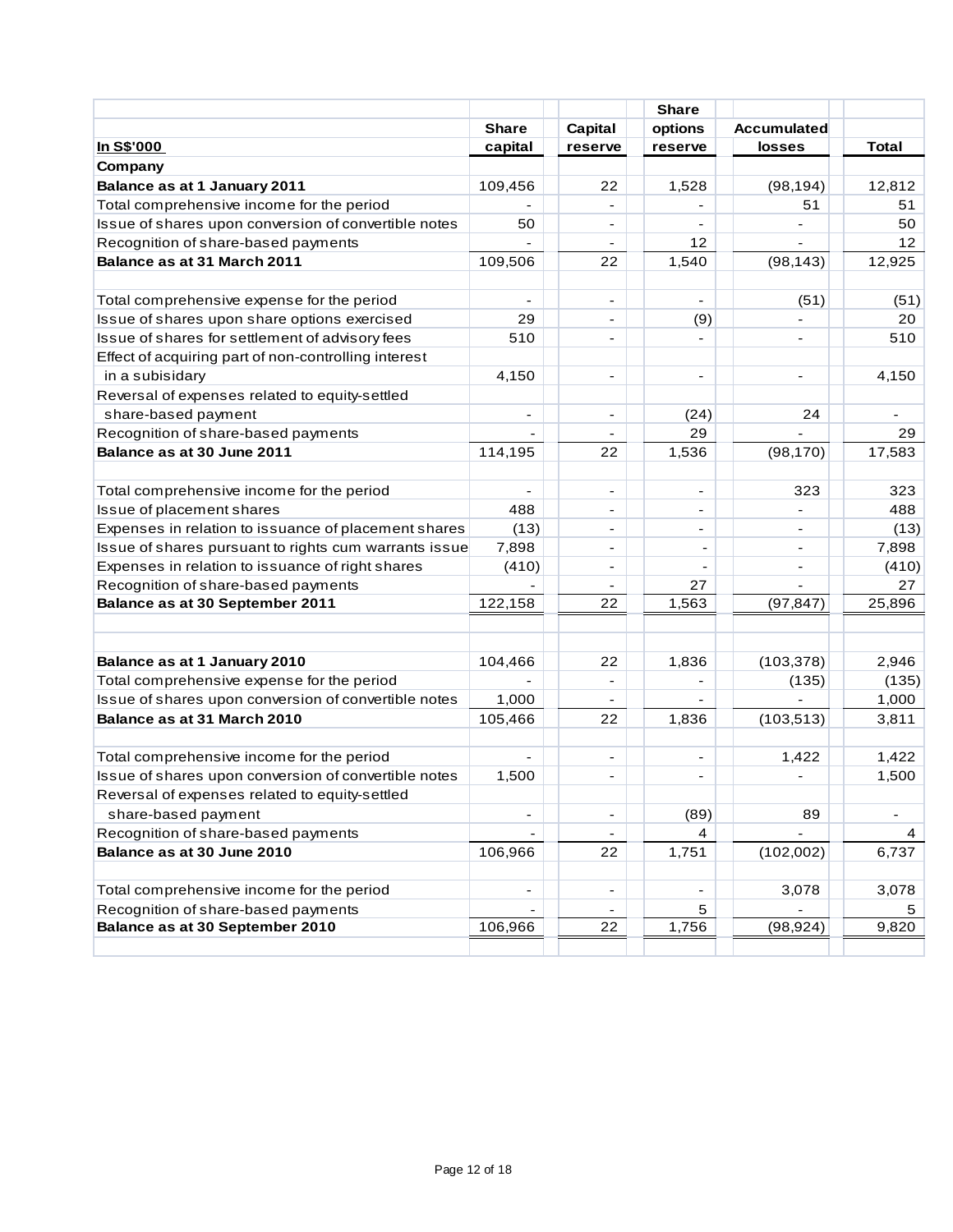**1(d)(ii) Details of any changes in the Company's share capital arising from rights issue, bonus issue, share buy-backs, exercise of share options or warrants, conversion of other issues of equity securities, issue of shares for cash or as consideration for acquisition or for any other purpose since the end of the previous period reported on. State also the number of shares that may be issued on conversion of all the outstanding convertibles as at the end of the current financial period reported on and as at the end of the corresponding period of the immediately preceding financial year**

## **Issued Share Capital**

The Company issued an additional 1,677,055,914 new ordinary shares in 3Q-2011 (Nil ordinary shares in 3Q-10) as follows:

- a) 30,000,000 ordinary shares at \$0.005 per share arising from share placement to selected employees in July 2011.
- b) 67,500,000 ordinary shares at \$0.005 per share arising from share placement to directors in August 2011.
- c) 1,579,555,914 ordinary shares at \$0.005 per share arising from rights issue in September 2011.

As a result, the Company's issued and paid-up capital increased to \$122,158,220 divided into 6,318,223,657 shares as at 30 September 2011.

#### **Warrants**

On 26 September 2011, the Company issued 6,318,223,656 warrants pursuant to the rights cum warrants issue. Each warrant carries the right to subscribe for one new share in the capital of the Company at an exercise price of \$0.005. There were no warrants being exercised for the quarter ended 30 September 2011.

#### **Share options**

The Company has a share option scheme known as mDR Limited Share Option Scheme 2003 which was approved by members of the Company at the Extraordinary General Meeting held on 13 January 2003.

At 30 September 2011, there were 77,366,274 (30 September 2010: 39,495,274) outstanding share options which would entitle the holders to subscribe for a total of 77,366,274 (30 September 2010: 39,495,274) ordinary shares of \$1 per share.

The 77,366,274 share options outstanding at 30 September 2011 are approximately 1.22% of the share capital consisting of 6,318,223,657 issued shares at 30 September 2011.

# **1(d)(iii) To show the total number of issued shares excluding treasury shares as at the end of the current financial period and as at the end of the immediately preceding year.**

|               | Number of ordinary shares |  |  |  |
|---------------|---------------------------|--|--|--|
| 30-Sep-11     | 31-Dec-10                 |  |  |  |
| 6,318,223,657 | <u>3,737,505,521</u>      |  |  |  |

**1(d)(iv) A statement showing all sales, transfers, disposal, cancellation and/or use of treasury shares as at the end of the current financial period reported on.**

Not applicable

Issued and paid up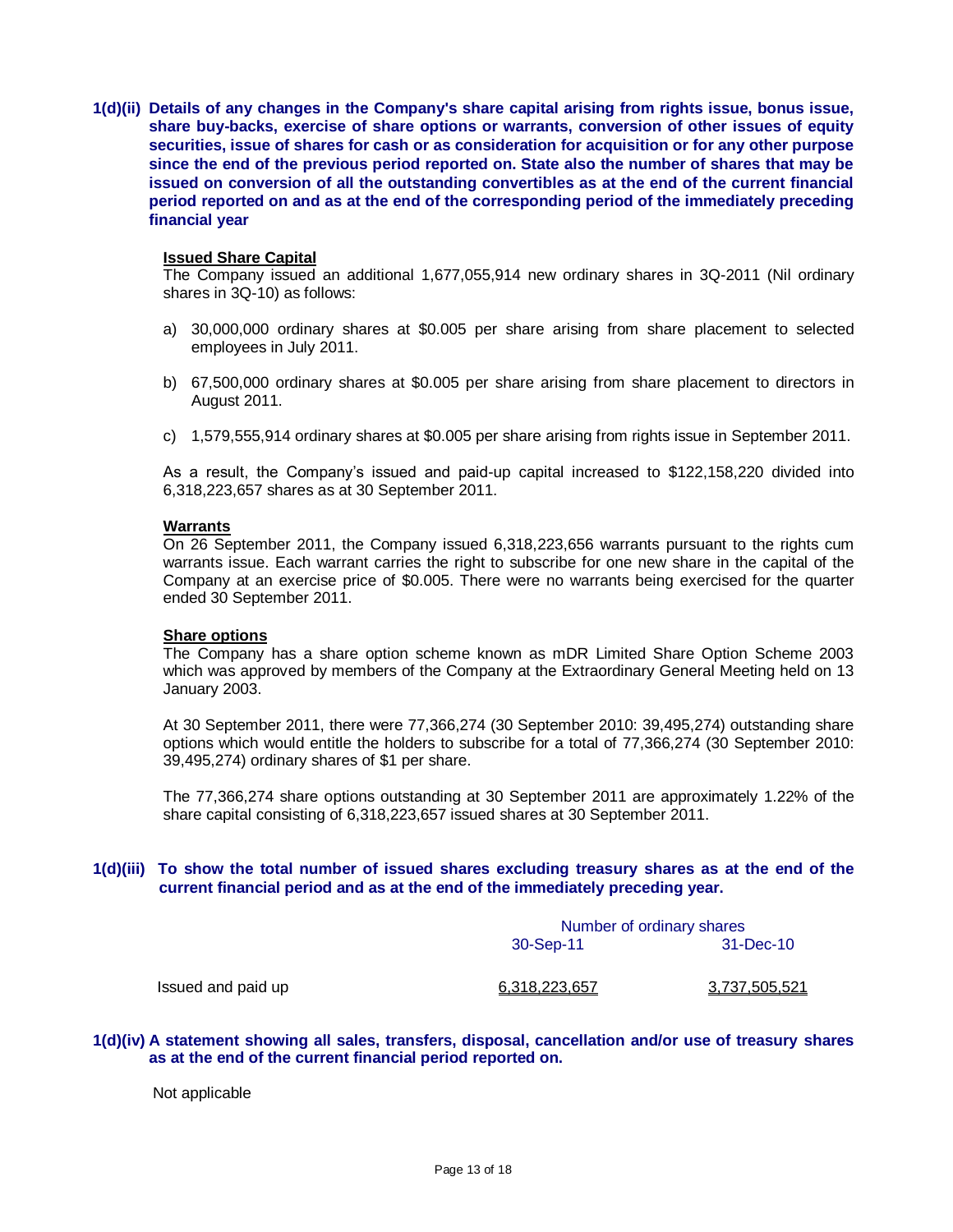### **2. Whether the figures have been audited, or reviewed and in accordance with which standard**

The figures have not been audited or reviewed by the auditors of the Company.

# **3. Where the figures have been audited or reviewed, the auditors' report (including any qualifications or emphasis of matter)**

Not applicable

## **4. Whether the same accounting policies and methods of computation as in the issuer's most recently audited annual financial statements have been applied**

The Group has applied the same accounting policies and methods of computation in the financial statements for the current financial period as compared with those used in the audited financial statements for the financial year ended 31 December 2010.

# **5. If there are any changes in the accounting policies and methods of computation, including any required by an accounting standard, what has changed, as well as the reasons for, and the effect of, the change**

The Group has adopted all the new and revised Singapore Financial Reporting Standards ("FRS") for accounting periods beginning 1 January 2011, where applicable.

The adoption of new / revised FRS and INT FRS does not result in changes to the Group's and the Company's accounting policies and has no material effect on the amounts reported for the current or prior period.

# **6. Earnings per ordinary share of the Group for the current period reported on and the corresponding period of the immediately preceding financial year, after deducting any provision for preference dividends**

| Earnings per ordinary share<br>(based on consolidated net profit<br>attributable to equity holders of the Company) | $3Q-11$<br>cents | $3Q-10$<br>cents | <b>YTD-11</b><br>cents | YTD-10<br>cents |
|--------------------------------------------------------------------------------------------------------------------|------------------|------------------|------------------------|-----------------|
| From continuing and discontinued operations:                                                                       |                  |                  |                        |                 |
| - Basic                                                                                                            | 0.03             | 0.02             | 0.09                   | 0.05            |
| - Fully diluted                                                                                                    | 0.03             | 0.02             | 0.09                   | 0.05            |
|                                                                                                                    |                  |                  |                        |                 |
| From continuing operations:                                                                                        |                  |                  |                        |                 |
| - Basic                                                                                                            | 0.03             | 0.01             | 0.09                   | 0.05            |
| - Fully diluted                                                                                                    | 0.03             | 0.01             | 0.09                   | 0.05            |
|                                                                                                                    |                  |                  |                        |                 |
| From discontinued operations:                                                                                      |                  |                  |                        |                 |
| - Basic                                                                                                            |                  | 0.01             |                        |                 |
| - Fully diluted                                                                                                    |                  | 0.01             |                        |                 |

Basic earnings per ordinary share and fully diluted earnings per ordinary share are computed based on the weighted average number of shares in issue during the period of 4,713,100,079 (3Q-10: 3,043,441,598).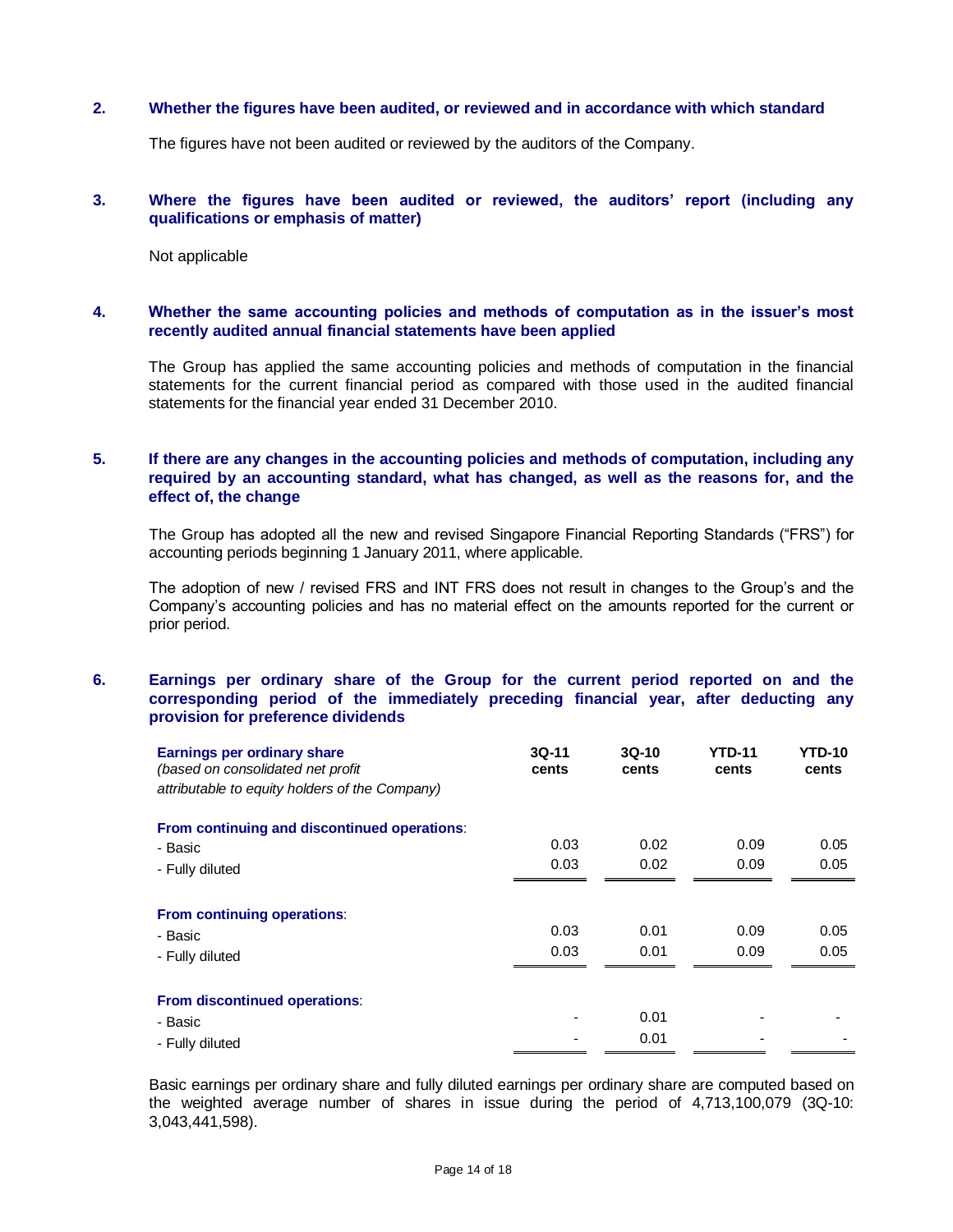# **7. Net asset value (for the issuer and Group) per ordinary share based on issued share capital of the issuer at the end of the (a) current period reported on and (b) immediately preceding financial year**

|                                      |                           | Group                     | Company                   |                           |  |
|--------------------------------------|---------------------------|---------------------------|---------------------------|---------------------------|--|
|                                      | 30-Sep-11<br><b>Cents</b> | 31-Dec-10<br><b>Cents</b> | 30-Sep-11<br><b>Cents</b> | 31-Dec-10<br><b>Cents</b> |  |
| Net Asset Value ("NAV")<br>per share | 0.49                      | 0.39                      | 0.41                      | 0.34                      |  |
|                                      |                           |                           |                           |                           |  |

The NAV per share as at 30 September 2011 is calculated based on 6,318,223,657 (31 December 2010: 3,737,505,521) ordinary shares.

# **8. A review of the performance of the Group, to the extent necessary for a reasonable understanding of the Group's business. The review must discuss any significant factors that affected the turnover, costs, and earnings of the Group for the current financial period reported on, including (where applicable) seasonal or cyclical factors. It must also discuss any material factors that affected the cash flow, working capital, assets or liabilities of the Group during the current financial period reported on**

#### **Revenue and profit after income tax**

The Group's revenue for 3Q-11 increased by 8% from \$76.6 million to \$83.0 million, whereas for YTD-11, it increased by 21% from \$216.4 million to \$261.9 million. The increases were mainly due to the strong contributions from its distribution and prepaid card businesses.

The Group's gross profit margins quarter-on-quarter remained constant, with a slight year-on-year decline of 1% from 10% to 9%, mainly due to the higher revenue contributions from the distribution and prepaid cards businesses, which yield lower margins, as well as a decline in the AMS repair margins.

Overall net profits for the Group increased by \$0.9 million to \$1.7 million quarter-on-quarter, and \$2.4 million to \$4.8 million year-on-year.

### **Cash flows**

The Group's cash position has improved mainly due to the rights issue net proceeds of \$7.7 million, of which \$6.4 million were used to fully pay off the outstanding overdraft.

As at 30 September 2011, the Group's working capital increased from \$14.2 million in the preceding year to \$27.4 million.

# **9. Where a forecast, or a prospect statement, has been previously disclosed to shareholders, any variance between it and the actual results**

Not applicable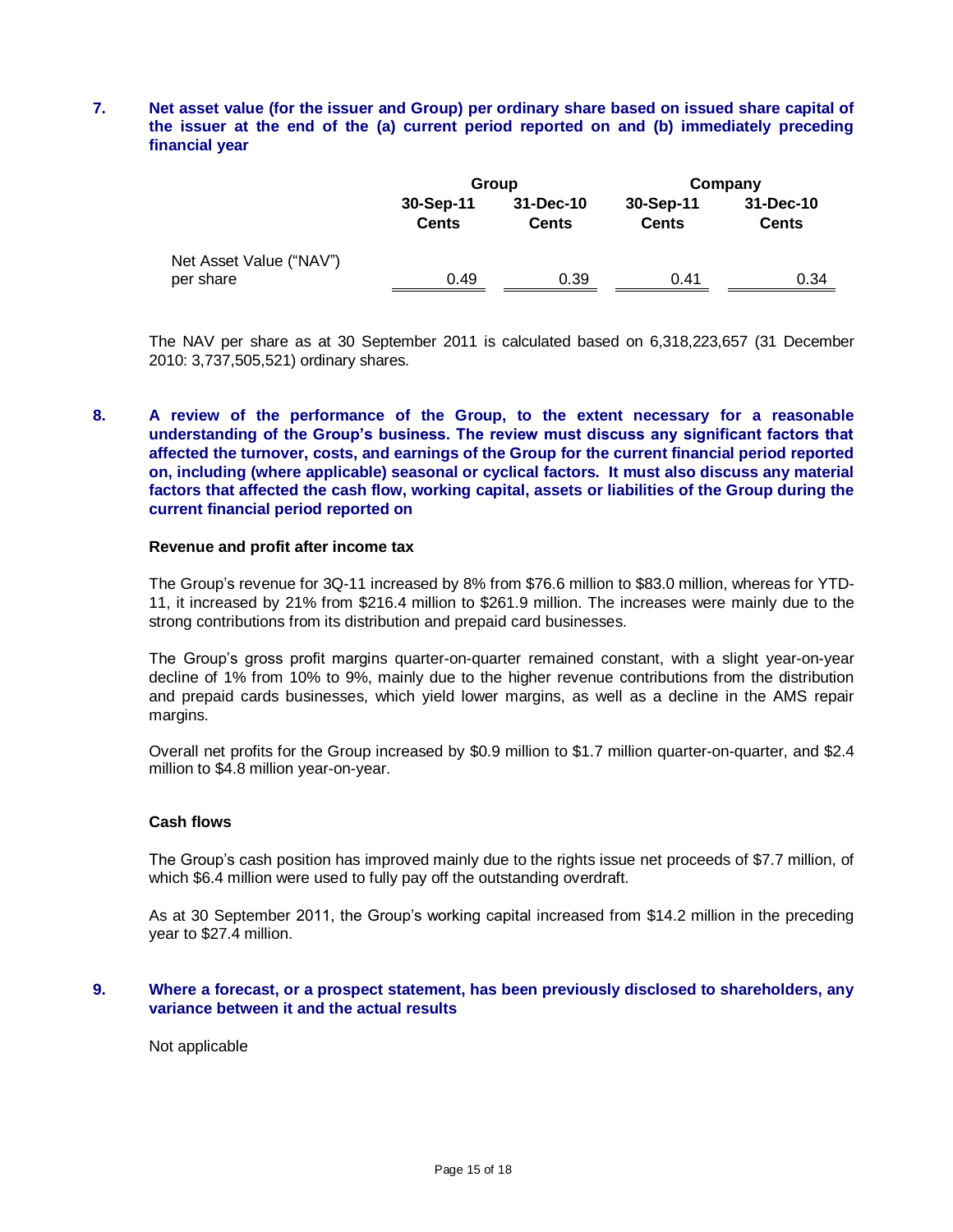# **10. A commentary at the date of the announcement of the competitive conditions of the industry in which the Group operates and any known factors or events that may affect the Group in the next reporting period and the next 12 months**

The continuing and heightened global economic events are expected to further dampen consumer sentiments. This may have an impact on the Group's businesses and barring any other unforeseen circumstances, the Group is cautiously optimistic that it will remain profitable for the financial year.

# **11. Dividend**

# *(a) Current Financial Period Reported On*

Any dividend declared for the current financial period reported on?

None

# *(b) Corresponding Period of the Immediately Preceding Financial Year*

 Any dividend declared for the corresponding period of the immediately preceding financial year?

None

#### *(c) Date payable*

Not applicable

# *(d) Books closure date*

Not applicable

# **12. If no dividend has been declared/recommended, a statement to that effect**

No dividend has been declared or recommended for the period.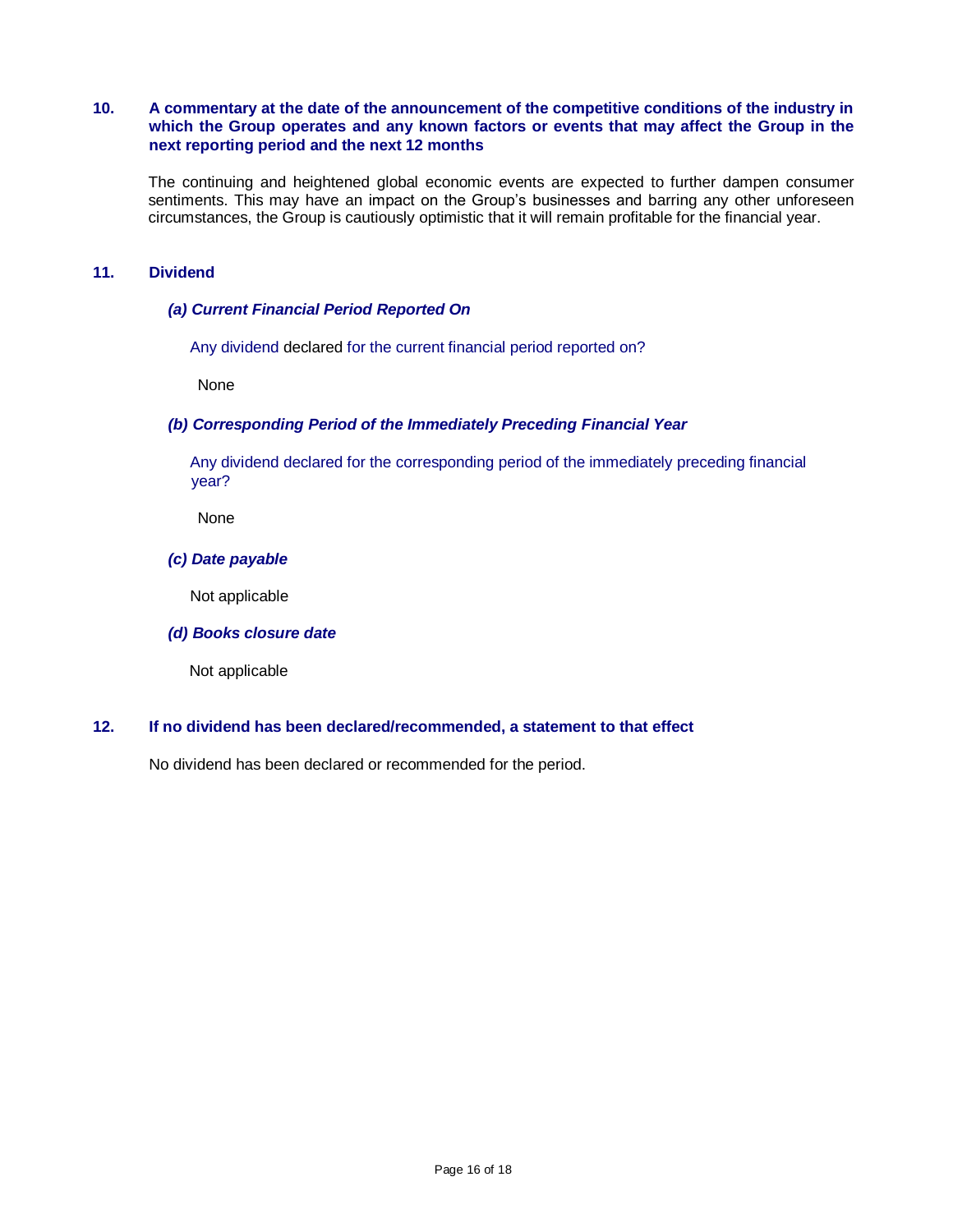# **13. Interested Person Transactions**

| Name of interested person                         | Aggregate value of all<br>interested person<br>transactions during the<br>financial year under review<br>(excluding transactions less<br>than \$100,000 and<br>transactions conducted<br>under shareholders'<br>mandate pursuant to Rule<br>920 of the SGX Listing<br>Manual) | Aggregate value of all<br>interested person<br>transactions conducted<br>under shareholders'<br>mandate pursuant to<br>Rule 920 of the SGX<br><b>Listing Manual</b><br>(excluding transactions<br>less than \$100,000) |
|---------------------------------------------------|-------------------------------------------------------------------------------------------------------------------------------------------------------------------------------------------------------------------------------------------------------------------------------|------------------------------------------------------------------------------------------------------------------------------------------------------------------------------------------------------------------------|
|                                                   | \$'000                                                                                                                                                                                                                                                                        | \$'000                                                                                                                                                                                                                 |
| Pacific Organisation Pte Ltd<br>- rental expenses | 330                                                                                                                                                                                                                                                                           | Nil                                                                                                                                                                                                                    |

# **BY ORDER OF THE BOARD**

**Ong Ghim Choon Chief Executive Officer 10 November 2011**